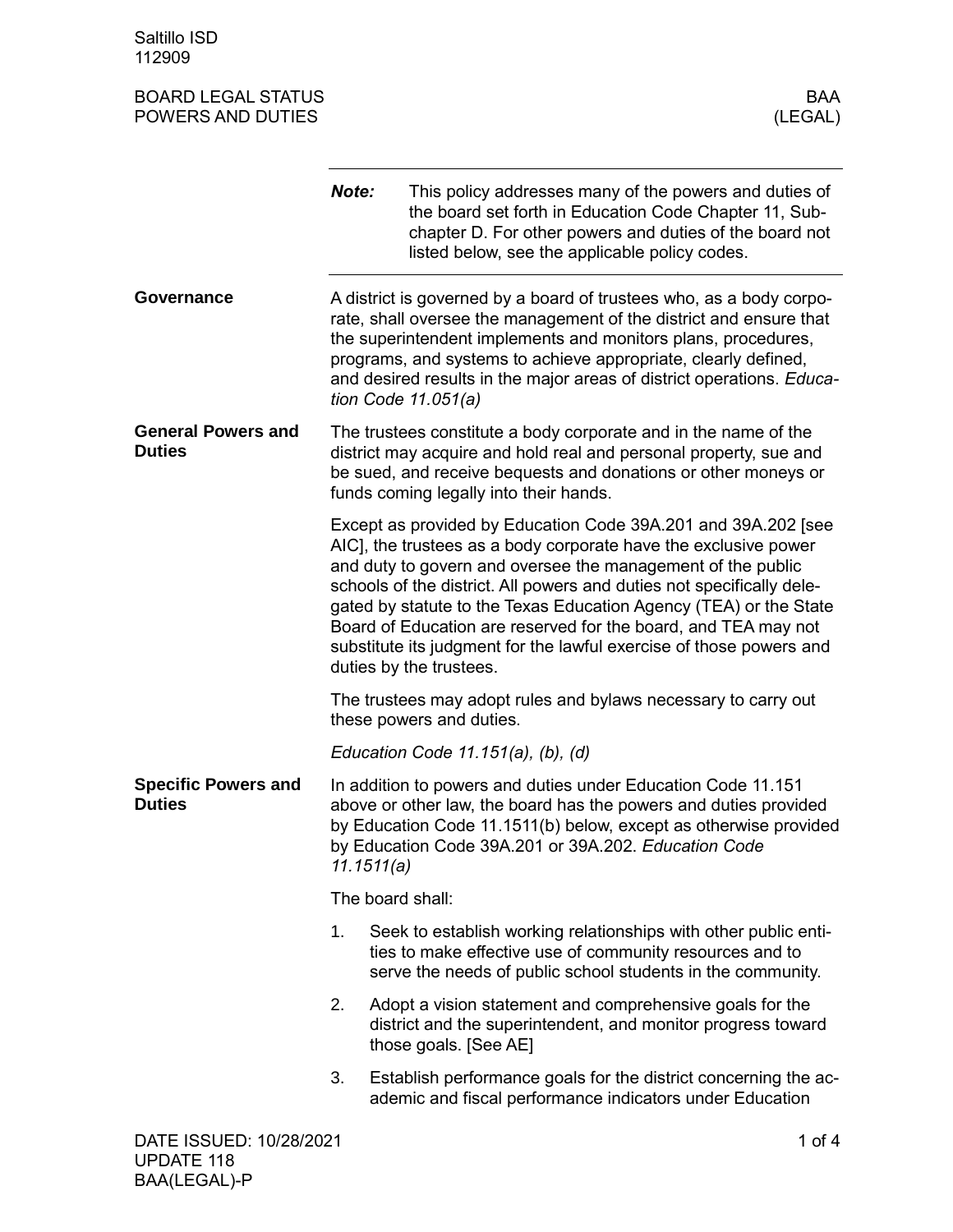## BOARD LEGAL STATUS BAA POWERS AND DUTIES (LEGAL)

Code Chapter 39, Subchapters C, D, and J, and any performance indicators adopted by the district. [See AI series]

- 4. Provide oversight regarding student academic achievement and strategic leadership for maximizing student performance. *Education Code 11.1515* [See AIB]
- 5. Ensure that the superintendent is accountable for achieving performance results, recognizes performance accomplishments, and takes action as necessary to meet performance goals. [See BJA]
- 6. Collaborate with the superintendent as set forth at Education Code 11.1512(b). *Education Code 11.1512* [See BJA]
- 7. Adopt a policy to establish a district- and campus-level planning and decision-making process as required under Education Code 11.251. [See BQ series]
- 8. Publish an annual educational performance report as required under Education Code 39.306. [See AIB, BQ series]
- 9. Adopt an annual budget for the district as required under Education Code 44.004. [See CE]
- 10. Adopt a tax rate each fiscal year as required by Tax Code 26.05. [See CCG]
- 11. Monitor district finances to ensure that the superintendent is properly maintaining the district's financial procedures and records. [See CF series]
- 12. Ensure that district fiscal accounts are audited annually as required by Education Code 44.008. [See CFC]
- 13. Publish an end-of-year financial report for distribution to the community. [See CFA]
- 14. Conduct elections as required by law. [See BBB series]
- 15. By rule, adopt a process through which district personnel, students or the parents or guardians of students, and members of the public may obtain a hearing from the district administrators and the board regarding a complaint. [See DGBA, FNG, and GF]
- 16. Make decisions relating to terminating the employment of district employees employed under a contract to which Education Code Chapter 21 applies, including terminating or not renewing an employment contract to which that chapter applies. [See DF series]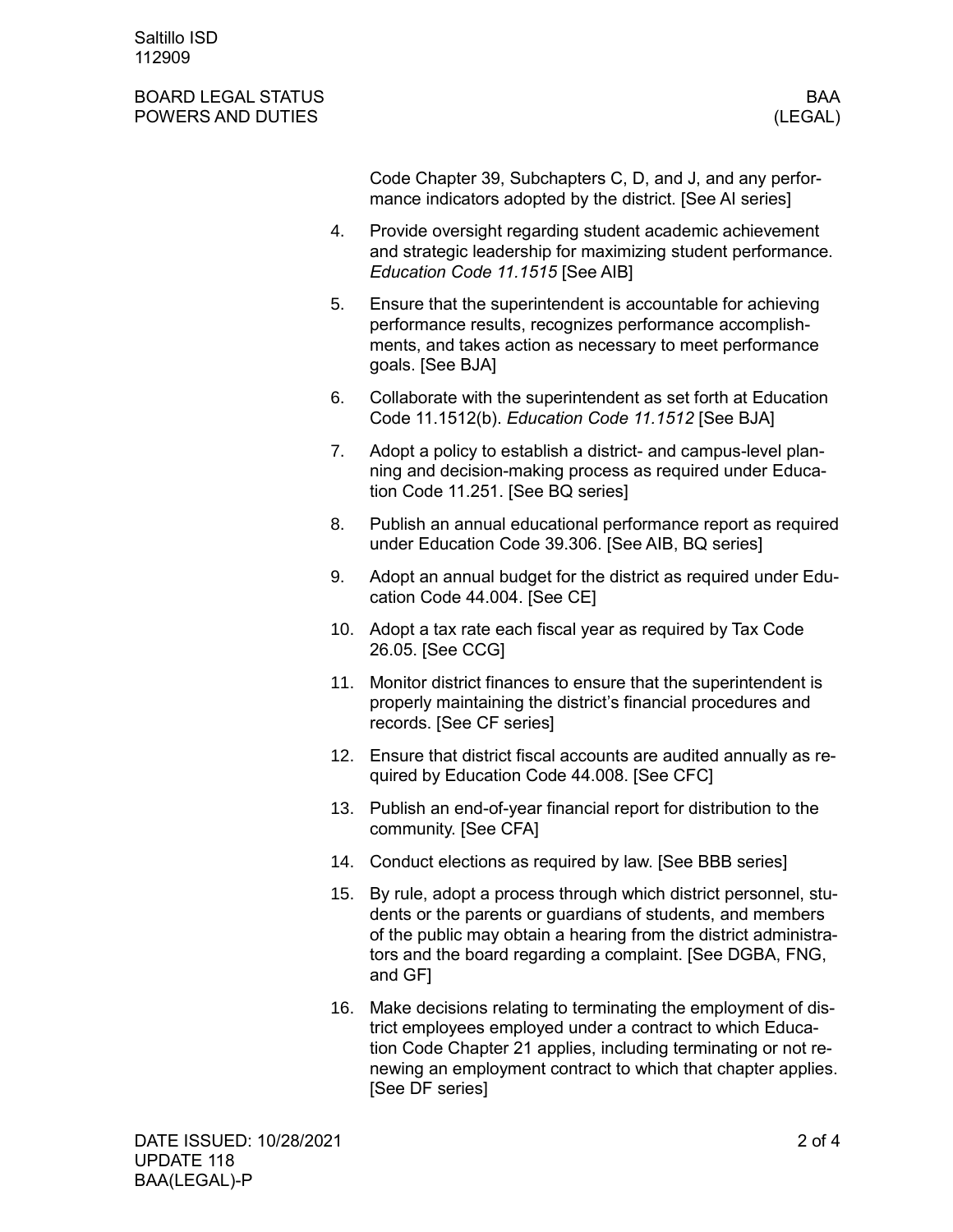Saltillo ISD 112909

## BOARD LEGAL STATUS BOARD LEGAL STATUS BAA<br>POWERS AND DUTIES (LEGAL) POWERS AND DUTIES

|                                                  |                | 17. Select the internal auditor if a district employs an internal au-<br>ditor. The internal auditor shall report directly to the board. Ed-<br>ucation Code 11.170 [See DC]                                                                                                                                                                                                                  |  |
|--------------------------------------------------|----------------|-----------------------------------------------------------------------------------------------------------------------------------------------------------------------------------------------------------------------------------------------------------------------------------------------------------------------------------------------------------------------------------------------|--|
|                                                  |                | 18. Adopt a policy providing for the employment and duties of dis-<br>trict personnel. Education Code 11.1513 [See BJ series, DC<br>series, and DEA series]                                                                                                                                                                                                                                   |  |
|                                                  |                | 19. Limit redundant requests for information and the number and<br>length of written reports that a classroom teacher is required<br>to prepare. The board shall review paperwork requirements<br>imposed on classroom teachers and transfer to existing non-<br>instructional staff a reporting task that can reasonably be ac-<br>complished by that staff. Education Code 11.164 [See DLB] |  |
|                                                  |                | 20. Adopt a cybersecurity policy. Education Code 11.175 [See<br>CQB <sub>1</sub>                                                                                                                                                                                                                                                                                                              |  |
|                                                  | 21.            | Adopt early childhood literacy and mathematics proficiency<br>plans. Education Code 11.185 [See EA]                                                                                                                                                                                                                                                                                           |  |
|                                                  | 22.            | Adopt college, career, and military readiness plans. Education<br>Code 11.186 [See EA]                                                                                                                                                                                                                                                                                                        |  |
|                                                  |                | 23. Conduct an efficiency audit before seeking voter approval to<br>adopt a tax rate for the maintenance and operations of the<br>district at an election held for that purpose. Education Code<br>11.184 [See CCG]                                                                                                                                                                           |  |
|                                                  |                | 24. Carry out other powers and duties as provided by the Educa-<br>tion Code or other law.                                                                                                                                                                                                                                                                                                    |  |
|                                                  |                | Education Code 11.1511(b), except as noted                                                                                                                                                                                                                                                                                                                                                    |  |
| <b>Discretionary</b><br><b>Powers and Duties</b> | The board may: |                                                                                                                                                                                                                                                                                                                                                                                               |  |
|                                                  | 1.             | Issue bonds and levy, pledge, assess, and collect an annual<br>ad valorem tax to pay the principal and interest on the bonds<br>as authorized under Education Code 45.001 and 45.003. Ed-<br>ucation Code 11.1511(c)(1) [See CCA]                                                                                                                                                             |  |
|                                                  | 2.             | Levy, assess, and collect an annual ad valorem tax for<br>maintenance and operation of a district as authorized under<br>Education Code 45.002 and 45.003. Education Code<br>11.1511(c)(2) [See CCG]                                                                                                                                                                                          |  |
|                                                  | 3.             | Employ a person to assess or collect the district's taxes as<br>authorized under Education Code 45.231. Education Code<br>11.1511(c)(3) [See CCG and BDAF]                                                                                                                                                                                                                                    |  |